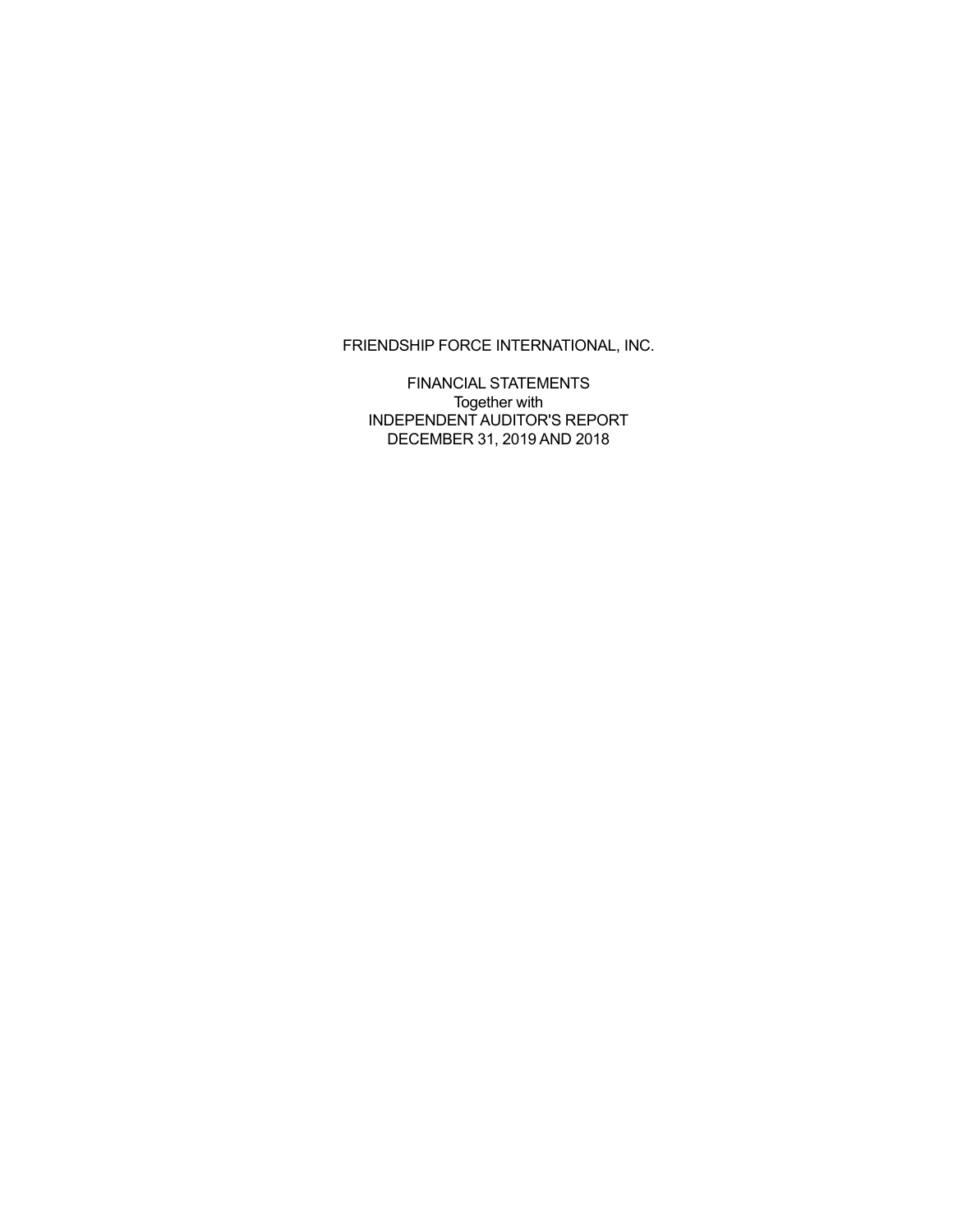## FINANCIAL STATEMENTS Together with INDEPENDENT AUDITOR'S REPORT

## DECEMBER 31, 2019 AND 2018

 $\overline{a}$ 

|                        | <b>TABLE OF CONTENTS</b>                                         | Page           |
|------------------------|------------------------------------------------------------------|----------------|
| $\bullet$              | Independent Auditor's Report                                     | $1 - 2$        |
|                        | <b>FINANCIAL STATEMENTS</b>                                      |                |
| $\bullet$              | <b>Statements of Financial Position</b>                          | 3              |
| $\bullet$<br>$\bullet$ | Statement of Activities - 2019<br>Statement of Activities - 2018 | 4<br>5         |
| ٠                      | <b>Statements of Functional Expenses</b>                         | 6              |
| $\bullet$              | <b>Statements of Cash Flows</b>                                  | $\overline{7}$ |
| $\bullet$              | Notes to Financial Statements                                    | $8 - 17$       |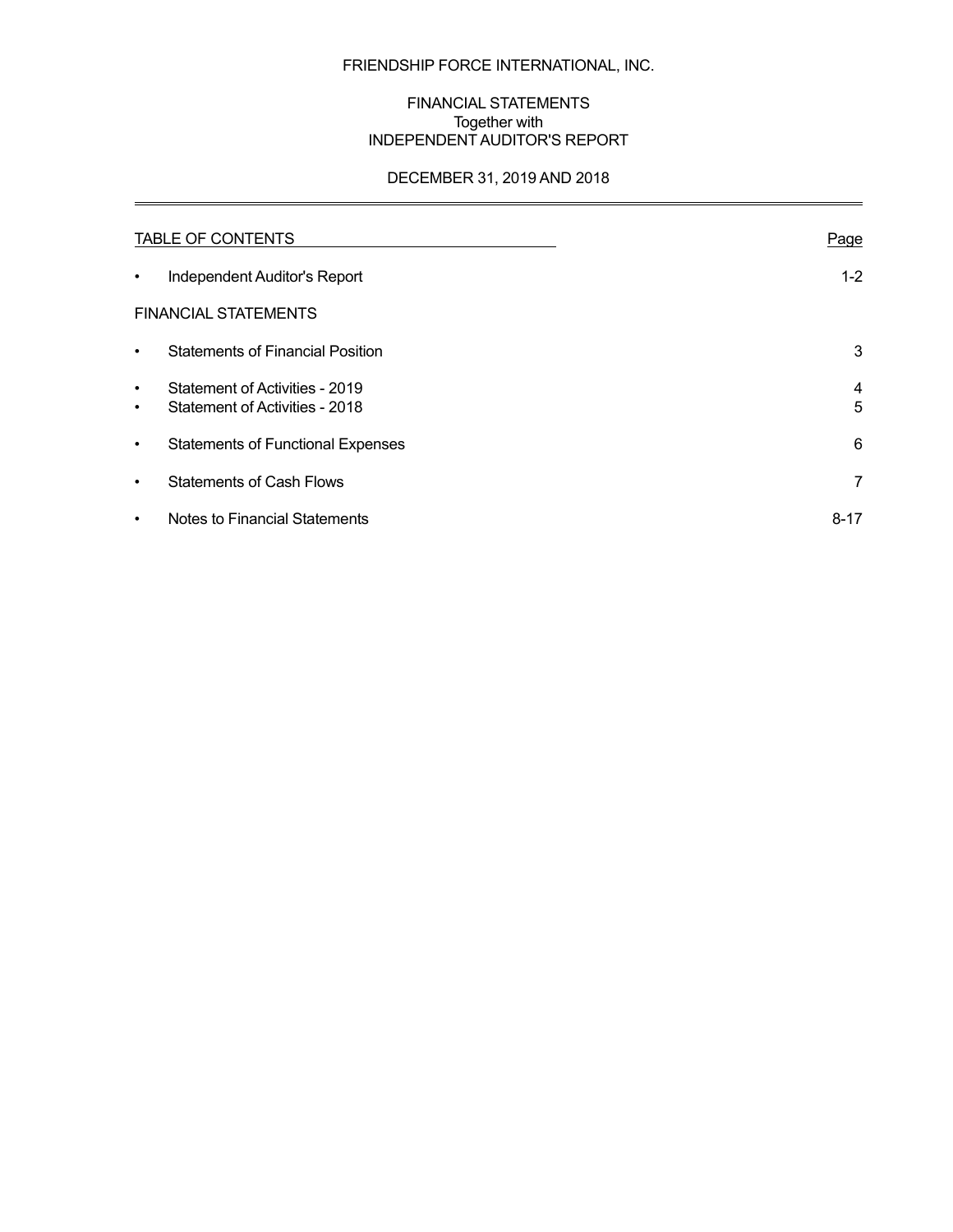

April 10, 2020

## INDEPENDENT AUDITOR'S REPORT

To the Board of Directors of Friendship Force International, Inc.

We have audited the accompanying financial statements of Friendship Force International, Inc. (a nonprofit organization), which comprise the statement of financial position as of December 31, 2019 and 2018, and the related statements of activities, functional expenses, and cash flows for the years then ended, and the related notes to the financial statements.

#### *Management's Responsibility for the Financial Statements*

Management is responsible for the preparation and fair presentation of these financial statements in accordance with accounting principles generally accepted in the United States of America; this includes the design, implementation, and maintenance of internal control relevant to the preparation and fair presentation of financial statements that are free from material misstatement, whether due to fraud or error.

#### *Auditor's Responsibility*

Our responsibility is to express an opinion on these financial statements based on our audit. We conducted our audit in accordance with auditing standards generally accepted in the United States of America. Those standards require that we plan and perform the audit to obtain reasonable assurance about whether the financial statements are free of material misstatement.

An audit involves performing procedures to obtain audit evidence about the amounts and disclosures in the financial statements. The procedures selected depend on the auditor's judgment, including the assessment of the risks of material misstatement of the financial statements, whether due to fraud or error. In making those risk assessments, the auditor considers internal control relevant to the entity's preparation and fair presentation of the financial statements in order to design audit procedures that are appropriate in the circumstances, but not for the purpose of expressing an opinion on the effectiveness of the entity's internal control. Accordingly, we express no such opinion. An audit also includes evaluating the appropriateness of accounting policies used and the reasonableness of significant accounting estimates made by management, as well as evaluating the overall presentation of the financial statements.

We believe that the audit evidence we have obtained is sufficient and appropriate to provide a basis for our audit opinion.

#### *Opinion*

In our opinion, the financial statements referred to above present fairly, in all material respects, the financial position of Friendship Force International, Inc. as of December 31, 2019 and 2018, and the changes in its net assets and its cash flows for the years then ended in accordance with accounting principles generally accepted in the United States of America.

**Member**  American Institute of CPAs Georgia Society of CPAs

**FRIENDSHIP FORCE INTERNATIONAL, INC.**  www.longcompanycpa.com

1325 Satellite Blvd NW, Suite 1504 Suwanee, GA 30024 Office 678-327-4382 Fax 678-828-5910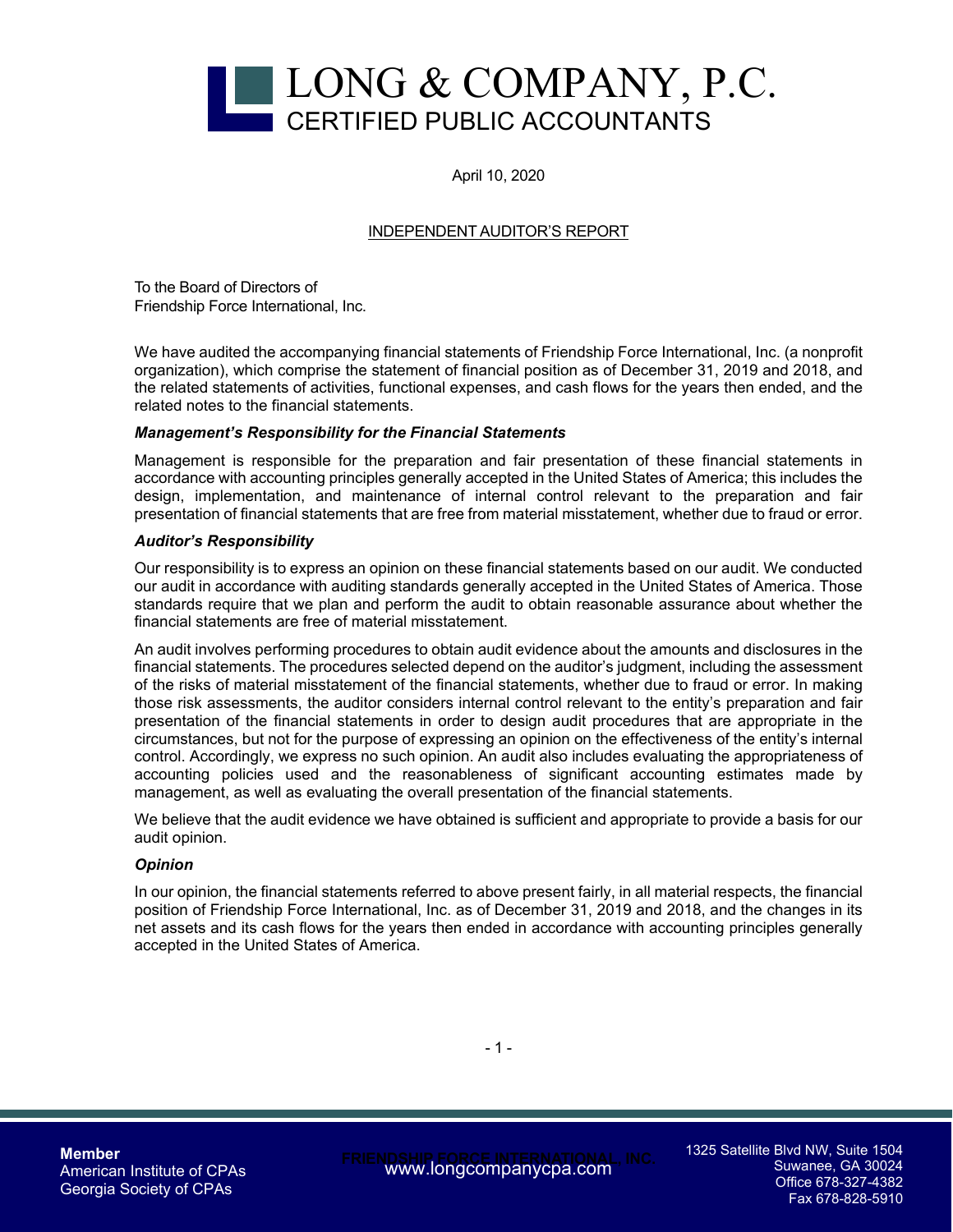Friendship Force International, Inc. April 10, 2020

#### *Substantial Doubt about the Organization's Ability to Continue as a Going Concern*

The accompanying financial statements have been prepared assuming that the Organization will continue as a going concern. As discussed in Note 11 to the financial statements, due to the COVID-19 global pandemic, the Organization anticipates a significant loss in 2020 journey revenue and has stated that substantial doubt exists about its ability to continue as a going concern. Management's evaluation of the events and conditions and management's plans regarding those matters also are described in Note 11. The financial statements do not include any adjustments that might result from the outcome of this uncertainty. Our opinion is not modified with respect to this matter.

*Long & Company, P.C.* 

 Long & Company, P.C. Certified Public Accountants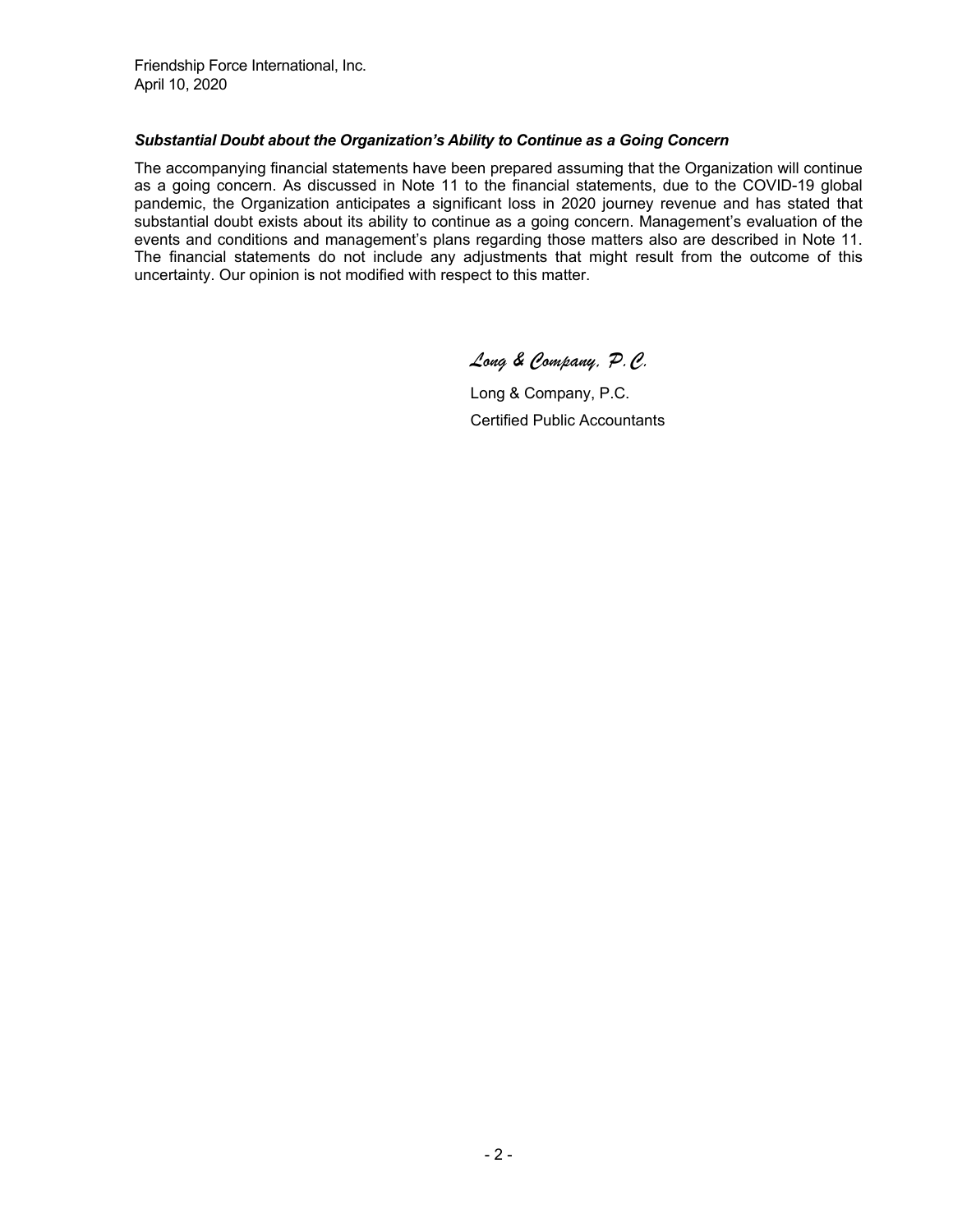## STATEMENTS OF FINANCIAL POSITION

## DECEMBER 31, 2019 AND 2018

| Assets                                | 2019          | 2018          |
|---------------------------------------|---------------|---------------|
| <b>Current Assets:</b>                |               |               |
| Cash and cash equivalents             | \$<br>546,133 | \$<br>512,537 |
| Grants receivable                     | 34,530        | 71,989        |
| Prepaid expenses                      | 20,691        | 28,145        |
| <b>Total Current Assets</b>           | 601,354       | 612,671       |
| Property & Equipment, Net             | 32,894        | 78,461        |
| Other Assets:                         |               |               |
| Deposits                              | 6,008         | 6,008         |
| <b>Total Other Assets</b>             | 6,008         | 6,008         |
| <b>Total Assets</b>                   | \$<br>640,256 | \$<br>697,140 |
| <b>Liabilities And Net Assets</b>     |               |               |
| <b>Current Liabilities:</b>           |               |               |
| Accounts payable and accrued expenses | \$<br>47,287  | \$<br>84,786  |
| Deferred revenue                      | 150,182       | 317,054       |
| Sublease liability - current portion  | 5,043         | 4,431         |
| <b>Total Liabilities</b>              | 202,512       | 406,271       |
| Long-Term Liabilities                 |               |               |
| Sublease refundable deposit           | 4,608         | 4,608         |
| Sublease liability                    | 8,556         | 13,599        |
| <b>Total Long-Term Liabilities</b>    | 13,164        | 18,207        |
| <b>Total Liabilities</b>              | 215,676       | 424,478       |
| <b>Net Assets</b>                     |               |               |
| Without donor restrictions            | 366,779       | 206,493       |
| With donor restrictions               | 57,801        | 66,169        |
| <b>Total Net Assets</b>               | 424,580       | 272,662       |
| Total Liabilities And Net Assets      | \$<br>640,256 | \$<br>697,140 |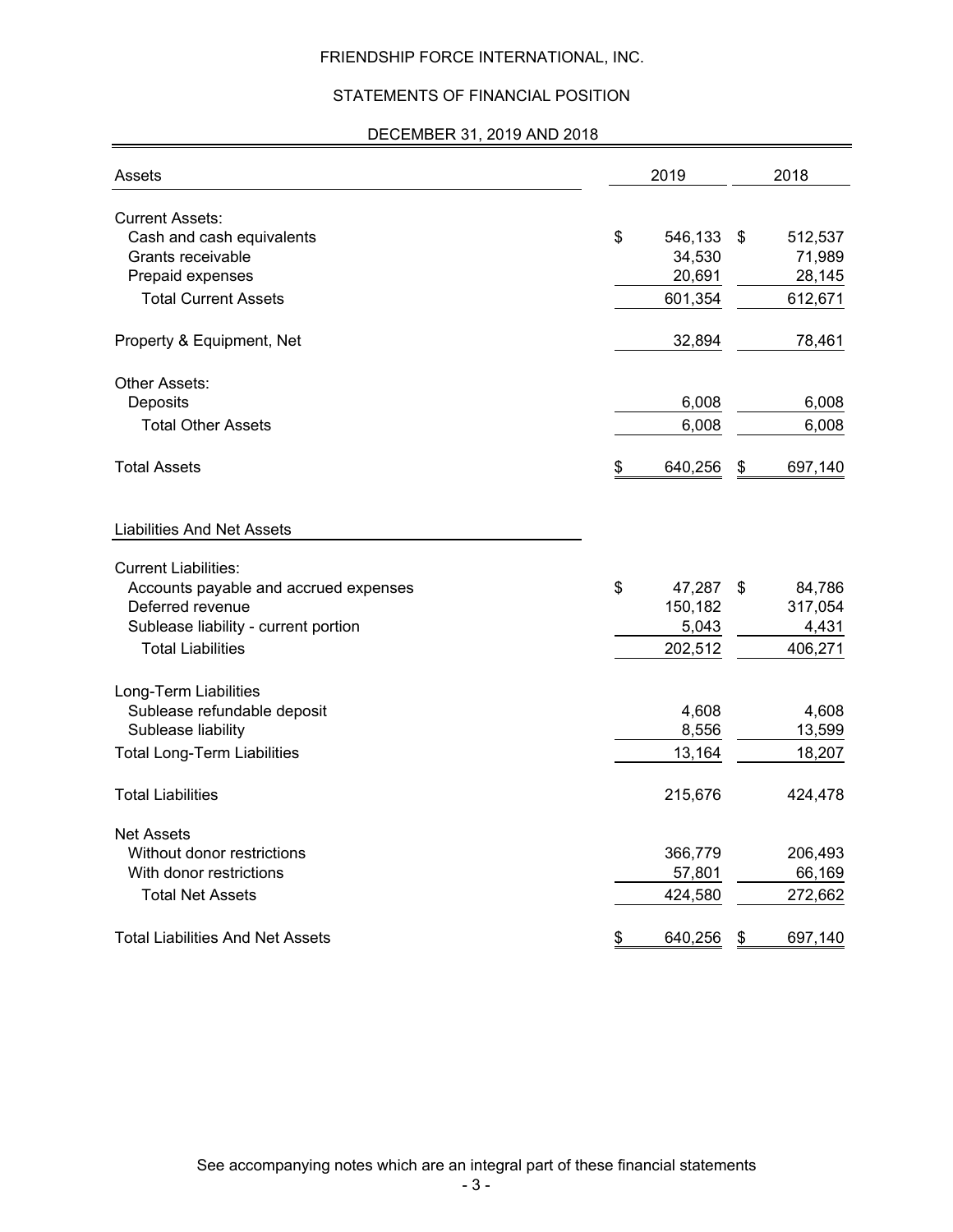## STATEMENT OF ACTIVITIES

### FOR THE YEAR ENDED DECEMBER 31, 2019

|                                                       | <b>Without Donor</b><br>Restrictions | <b>With Donor</b><br>Restrictions | Total         |
|-------------------------------------------------------|--------------------------------------|-----------------------------------|---------------|
| Revenues, Gains, and Other Support                    |                                      |                                   |               |
| Journey fees                                          | \$<br>944,002                        | \$                                | \$<br>944,002 |
| Club affiliation fees                                 | 174,814                              |                                   | 174,814       |
| <b>Annual Fund contributions</b>                      | 14,927                               | 18,428                            | 33,355        |
| Government grants                                     | 69,100                               |                                   | 69,100        |
| Investment return                                     | 270                                  |                                   | 270           |
| Other income                                          | 67,264                               |                                   | 67,264        |
| Gain on disposal of property & equipment              |                                      |                                   |               |
| Net assets released from restrictions                 | 26,796                               | (26, 796)                         |               |
| Total Revenue, Gains and Other Suppor                 | 1,297,173                            | (8,368)                           | 1,288,805     |
| <b>Expenses and Losses</b><br><b>Program Services</b> | 815,758                              |                                   | 815,758       |
| <b>Supporting Services:</b>                           |                                      |                                   |               |
| Management and general                                | 235,785                              |                                   | 235,785       |
| Fundraising                                           | 85,344                               |                                   | 85,344        |
| <b>Total Supporting Services</b>                      | 321,129                              |                                   | 321,129       |
| <b>Total Expenses</b>                                 | 1,136,887                            |                                   | 1,136,887     |
| Change In Net Assets                                  | 160,286                              | (8,368)                           | 151,918       |
| Net Assets-Beginning of Year - as Restated            | 206,493                              | 66,169                            | 272,662       |
| Net Assets-End of Year                                | \$<br>366,779                        | \$<br>57,801                      | \$<br>424,580 |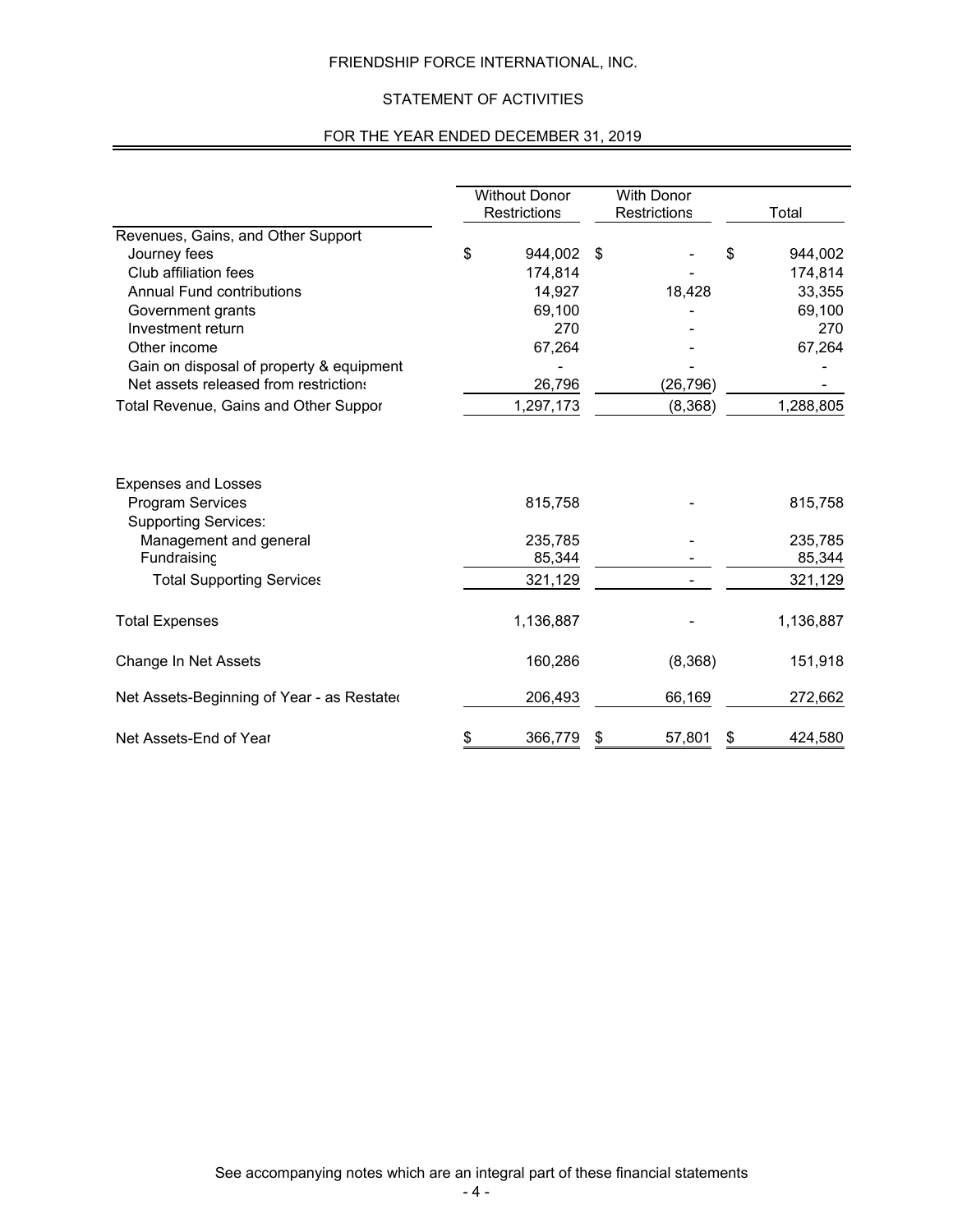## STATEMENT OF ACTIVITIES

## FOR THE YEAR ENDED DECEMBER 31, 2018

|                                                                           | <b>Without Donor</b><br>Restrictions | <b>With Donor</b><br><b>Restrictions</b> | Total         |
|---------------------------------------------------------------------------|--------------------------------------|------------------------------------------|---------------|
| Revenues, Gains, and Other Support                                        |                                      |                                          |               |
| Journey fees                                                              | \$<br>791,238                        | \$                                       | \$<br>791,238 |
| Club affiliation fees                                                     | 181,752                              |                                          | 181,752       |
| <b>Annual Fund contributions</b>                                          |                                      | 42,454                                   | 42,454        |
| Government grants                                                         | 119,457                              |                                          | 119,457       |
| Investment return                                                         | 87                                   |                                          | 87            |
| Other income                                                              | 48,079                               |                                          | 48,079        |
| Gain on disposal of property & equipment                                  | 480                                  |                                          | 480           |
| Net assets released from restrictions                                     | 11,493                               | (11, 493)                                |               |
| Total Revenue, Gains and Other Support                                    | 1,152,586                            | 30,961                                   | 1,183,547     |
| <b>Expenses</b><br><b>Program Services</b><br><b>Supporting Services:</b> | 888,347                              |                                          | 888,347       |
| Management and general                                                    | 251.646                              |                                          | 251,646       |
| Fundraising                                                               | 91,532                               |                                          | 91,532        |
| <b>Total Supporting Services</b>                                          | 343,178                              |                                          | 343,178       |
| <b>Total Expenses</b>                                                     | 1,231,525                            |                                          | 1,231,525     |
| Change In Net Assets                                                      | (78, 939)                            | 30,961                                   | (47, 978)     |
| Net Assets-Beginning of Year                                              | 285,432                              | 35,208                                   | 320,640       |
| Net Assets-End of Year                                                    | \$<br>206,493                        | \$<br>66,169                             | 272,662       |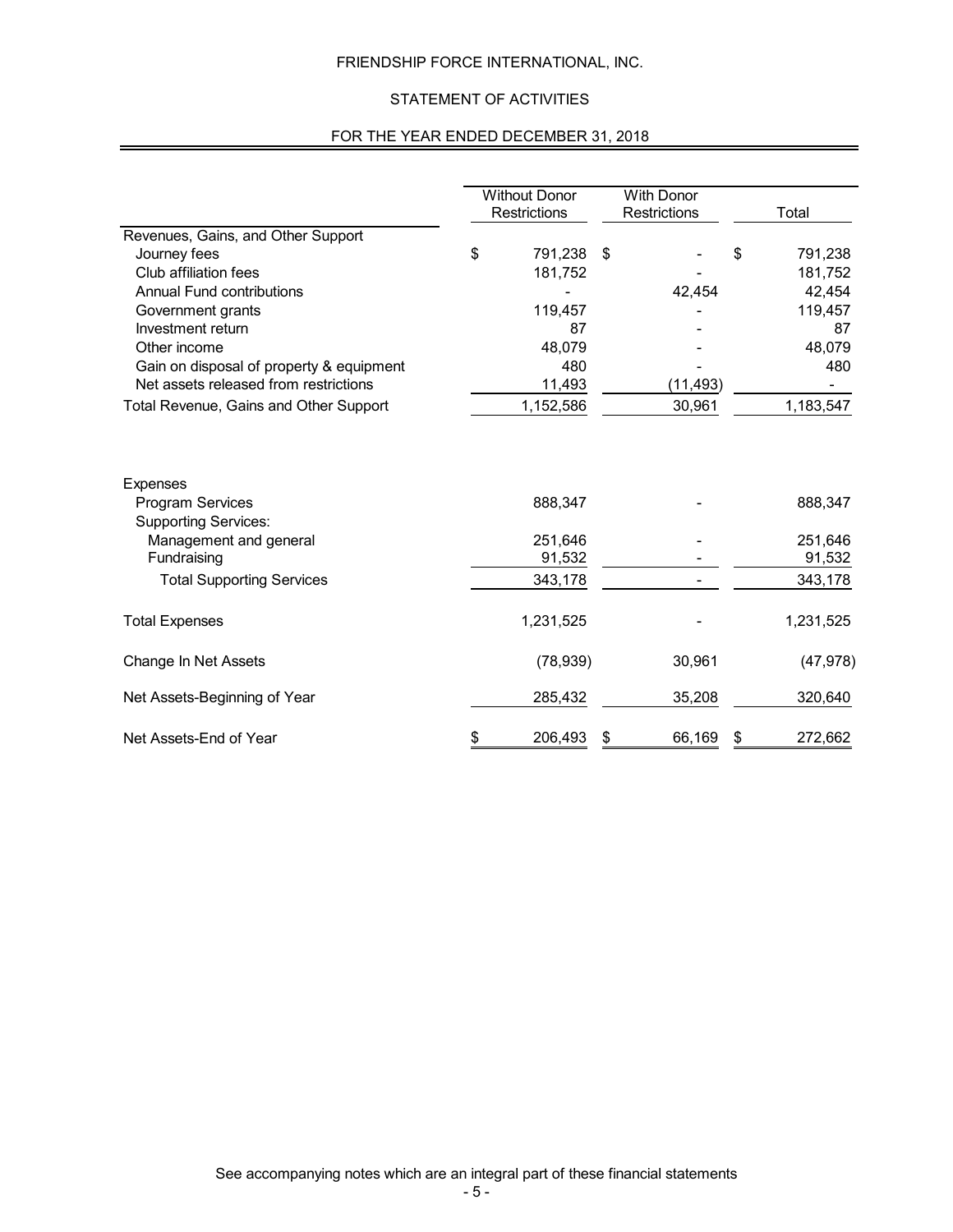#### STATEMENTS OF FUNCTIONAL EXPENSES

#### FOR THE YEARS ENDED DECEMBER 31, 2019 AND 2018

|                                      |               |            | <b>Supporting Services</b> |     |             |     |           |    |            |    | <b>Supporting Services</b> |      |                          |                 |
|--------------------------------------|---------------|------------|----------------------------|-----|-------------|-----|-----------|----|------------|----|----------------------------|------|--------------------------|-----------------|
|                                      | Program       | Management |                            |     | 2019        |     | Program   |    | Management |    |                            | 2018 |                          |                 |
|                                      | Services      |            | & General                  |     | Fundraising |     | Total     |    | Services   |    | & General                  |      | Fundraising              | Total           |
| Salaries                             | \$<br>329,520 | -\$        | 96,098                     | -\$ | 35,523      | -\$ | 461,141   | \$ | 389,518 \$ |    | $101,110$ \$               |      | 38,503 \$                | 529,131         |
| Fringe benefits                      | 93,048        |            | 27,100                     |     | 10,018      |     | 130,166   |    | 126,414    |    | 32,815                     |      | 12,498                   | 171,727         |
| Bank and credit card fees            |               |            | 27,423                     |     |             |     | 27,423    |    |            |    | 24,757                     |      |                          | 24,757          |
| Depreciation                         | 43,296        |            | 12,610                     |     | 4,661       |     | 60,567    |    | 43,935     |    | 11,405                     |      | 4,344                    | 59,684          |
| Insurance                            | 8,295         |            | 737                        |     | 184         |     | 9,216     |    | 5,277      |    | 469                        |      | 117                      | 5,863           |
| Miscellaneous general expenses       |               |            | 86                         |     |             |     | 86        |    | 930        |    | 82                         |      | 20                       | 1,032           |
| Office rent                          | 9,002         |            | 2,622                      |     | 969         |     | 12,593    |    | 8,653      |    | 2,246                      |      | 855                      | 11,754          |
| Printing, publications, & postage    | 1,139         |            | 8,933                      |     | 759         |     | 10,831    |    | 999        |    | 5,207                      |      | 666                      | 6,872           |
| Professional services                |               |            | 25,273                     |     |             |     | 25,273    |    |            |    | 32,066                     |      | $\blacksquare$           | 32,066          |
| Professional services-external staff | 221,105       |            |                            |     |             |     | 221,105   |    | 188,572    |    |                            |      | $\overline{\phantom{a}}$ | 188,572         |
| Program development                  | 43,912        |            |                            |     |             |     | 43,912    |    | 23,367     |    |                            |      |                          | 23,367          |
| Public relations                     | 26,574        |            | 210                        |     | 26,532      |     | 53,316    |    | 26,319     |    | 52                         |      | 26,308                   | 52,679          |
| Supplies                             | 1,454         |            | 1,454                      |     | 727         |     | 3,635     |    | 4,418      |    | 4,418                      |      | 2,209                    | 11,045          |
| Telephone                            | 4,608         |            | 4,609                      |     | 2,304       |     | 11,521    |    | 5,069      |    | 5,069                      |      | 2,535                    | 12,673          |
| Travel                               | 29,132        |            | 23,957                     |     | 1,331       |     | 54,420    |    | 61,045     |    | 28,119                     |      | 1,562                    | 90,726          |
| Website                              | 4,673         |            | 4,673                      |     | 2,336       |     | 11,682    |    | 3,831      |    | 3,831                      |      | 1,915                    | 9,577           |
| Total                                | 815,758       |            | 235,785                    | \$  | 85,344      | S   | 1,136,887 |    | 888,347    | \$ | 251,646                    | S    | 91,532                   | \$<br>1,231,525 |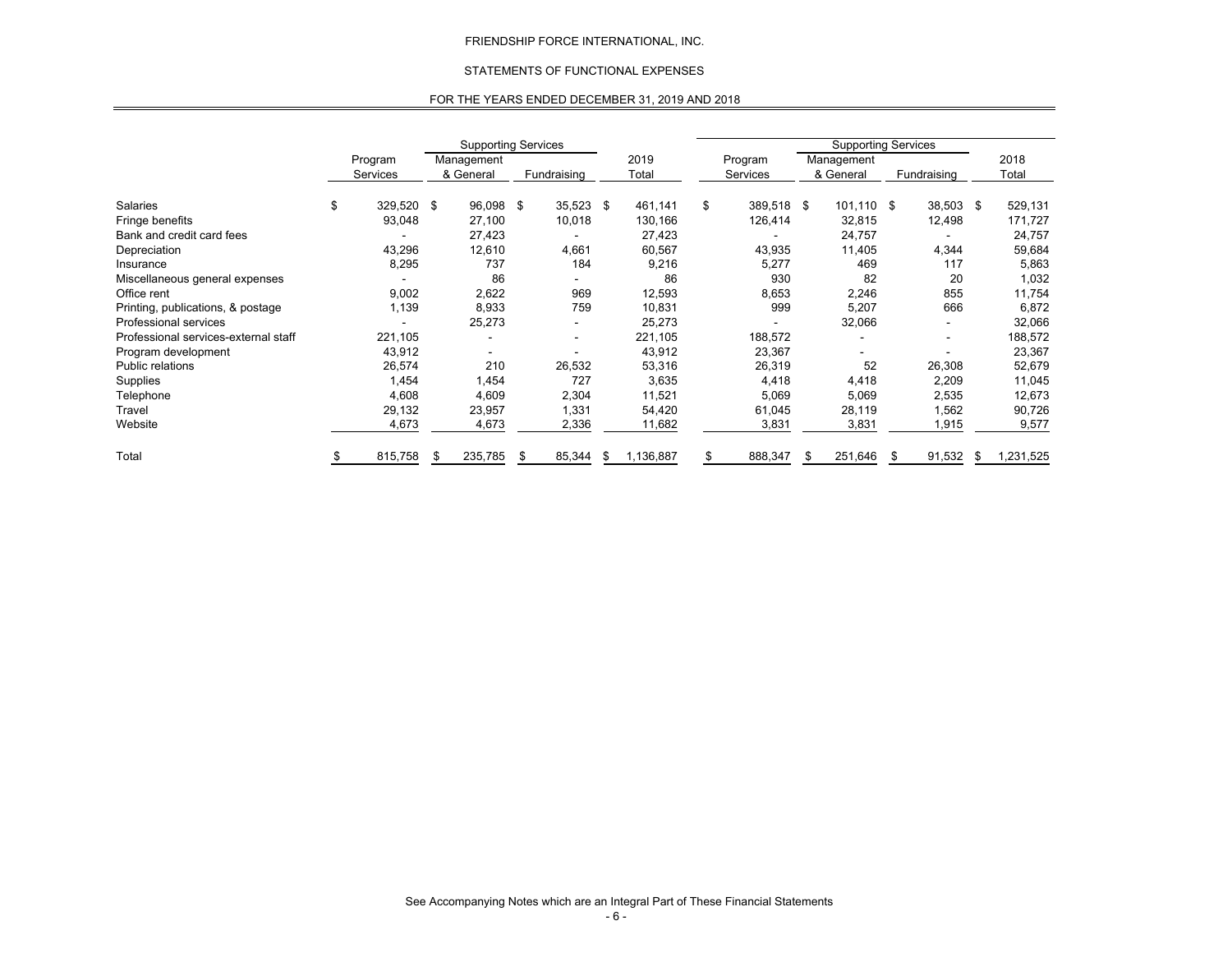## STATEMENTS OF CASH FLOWS

# FOR THE YEARS ENDED DECEMBER 31, 2019 AND 2018

|                                                      | 2019          | 2018            |
|------------------------------------------------------|---------------|-----------------|
| Cash Flows from Operating Activities:                |               |                 |
| Change in Net Assets                                 | \$<br>151,918 | \$<br>(47, 978) |
| Adjustment to reconcile change in net assets         |               |                 |
| to net cash provided (used) by operating activities: |               |                 |
| Depreciation                                         | 60,567        | 59,684          |
| (Gain) Loss on Disposal of Property and Equipment    |               | (480)           |
| (Increase) decrease in operating assets:             |               |                 |
| Grants receivable                                    | 37,459        | (62, 162)       |
| Other receivable                                     |               | 324             |
| Prepaid expenses                                     | 7,454         | 112,969         |
| <b>Promotional Materials</b>                         |               | 1,419           |
| Increase (decrease) in operating liabilities:        |               |                 |
| Accounts payable and accrued expenses                | (37, 499)     | 26,183          |
| Deferred revenue                                     | (166, 872)    | 124,801         |
| Sublease liability                                   | (4, 431)      | (4, 373)        |
| Net Cash Provided (Used) by Operating Activities     | 48,596        | 210,387         |
| Cash Flows from Investing Activities:                |               |                 |
| Purchases of property and equipment                  | (15,000)      |                 |
| Prceeds from sales of property and equipment         |               | 480             |
| Net Cash Provided (Used) by Investing Activities     | (15,000)      | 480             |
|                                                      |               |                 |
| Net Increase (Decrease) in Cash and Cash Equivalents | 33,596        | 210,867         |
| Cash and Cash Equivalents at Beginning of Year       | 512,537       | 301,670         |
| Cash and Cash Equivalents at End of Year             | \$<br>546,133 | \$<br>512,537   |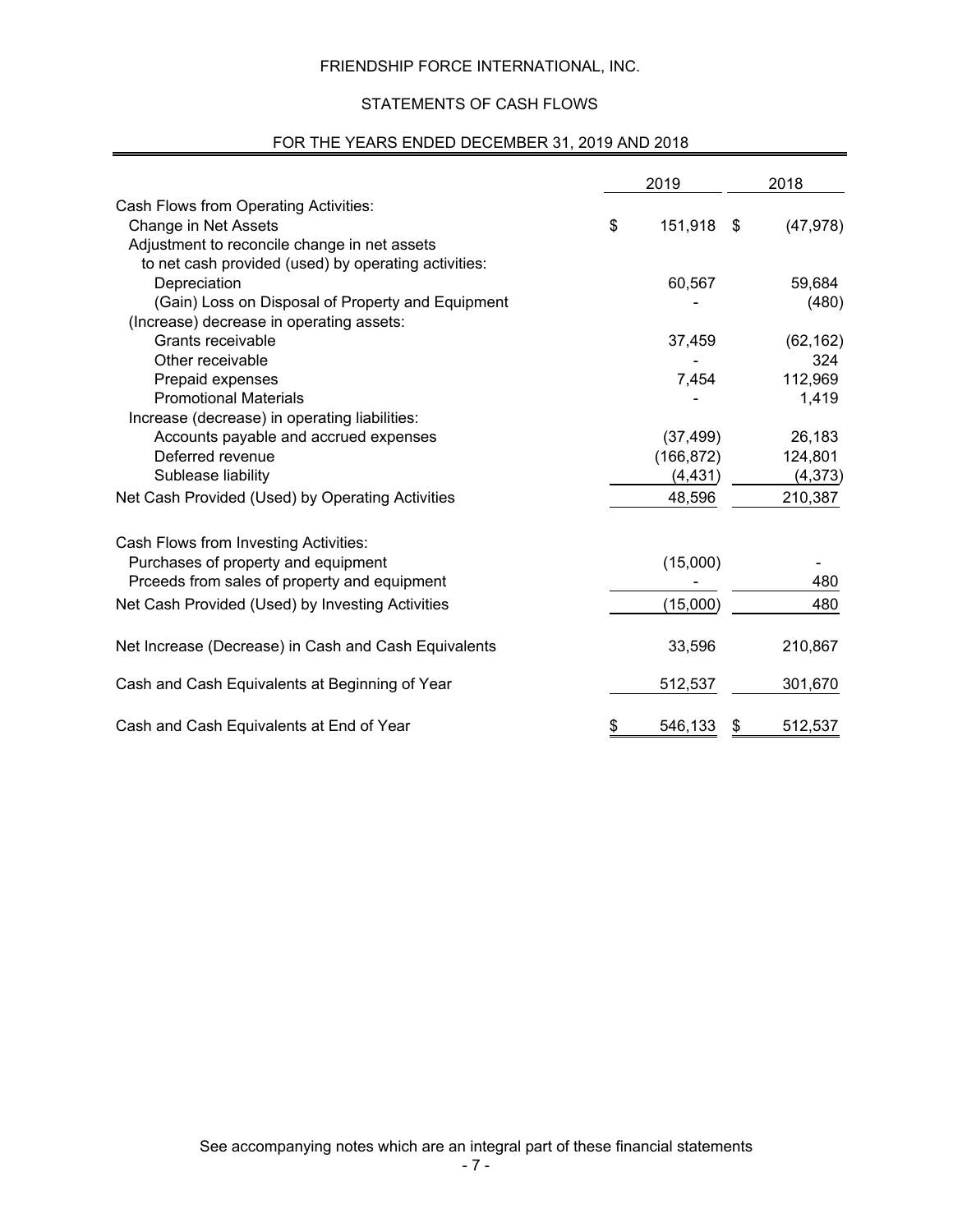#### **NOTES TO FINANCIAL STATEMENTS**

DECEMBER 31, 2019 AND 2018

#### **Note 1 – SUMMARY OF SIGNIFICANT ACCOUNTING POLICIES**

#### Nature of Activities

 $\overline{a}$ 

Friendship Force International, Inc. ("FFI") was incorporated on March 17, 1977 as a non-profit corporation under the laws of the State of Georgia. FFI is operated exclusively for educational and charitable purposes. FFI's primary mission is to promote global understanding across the barriers that separate people, using shortterm exchange ("journey") visits involving "citizen ambassadors" who travel and are hosted by Friendship Force member clubs in other countries. FFI is funded primarily by journey fees and club affiliation fees.

FFI's main function is to develop and maintain a global network of local Friendship Force clubs, each of which is an independent, volunteer-led organization that operates in accordance with the policies established by FFI's Board of Directors. To the extent possible, each club receives an annual assignment from Friendship Force International, Inc. to operate one or more journeys with partner clubs. FFI's staff monitors and supports the efforts of the local exchange communities. In addition, FFI develops new clubs and evaluates journey performance to ensure proper control.

Each club is responsible for conducting its journey and for submitting appropriate administrative and membership fees to Friendship Force International, Inc. The accompanying financial statements do not reflect the activities of these local clubs or journey committees, since, in the opinion of management, such activities do not come under Friendship Force International, Inc.'s financial accountability.

To supplement the journeys sponsored by the Friendship Force club network, FFI develops partnerships with external organizations for the purpose of organizing goodwill journeys for special groups. In 2019 and 2018, FFI continued its relationship with The Open World Leadership Center.

#### Financial Statement Presentation

FFI prepares its financial statements using the accrual basis of accounting and in accordance with accounting principles generally accepted in the United States of America.

Net assets and revenues are classified based on the existence or absence of donor-imposed restrictions. Accordingly, net assets and changes therein are classified and reported as follows:

- *Net Assets Without Donor Restrictions*  Net assets available for use in general operations and not subject to donor-imposed restrictions. The Board, at its discretion, may designate a portion of the net assets without donor restrictions to be used for specific purposes.
- *Net Assets with Donor Restrictions*  Net assets subject to donor-imposed restrictions. Some donorimposed restrictions are temporary in nature, such as those that will be met either by the actions of FFI or the passage of time. Other donor-imposed restrictions may be perpetual in nature, where the donor stipulates that the resources be maintained in perpetuity. When a restriction expires (that is, when a stipulated time restriction ends or purpose restriction is accomplished), net assets with donor restrictions are reclassified to net assets without donor restrictions and reported in the Statement of Activities as net assets released from restrictions. If a restriction is fulfilled during the same year in which the contribution is received, FFI reports that support as an increase in net assets without donor restrictions.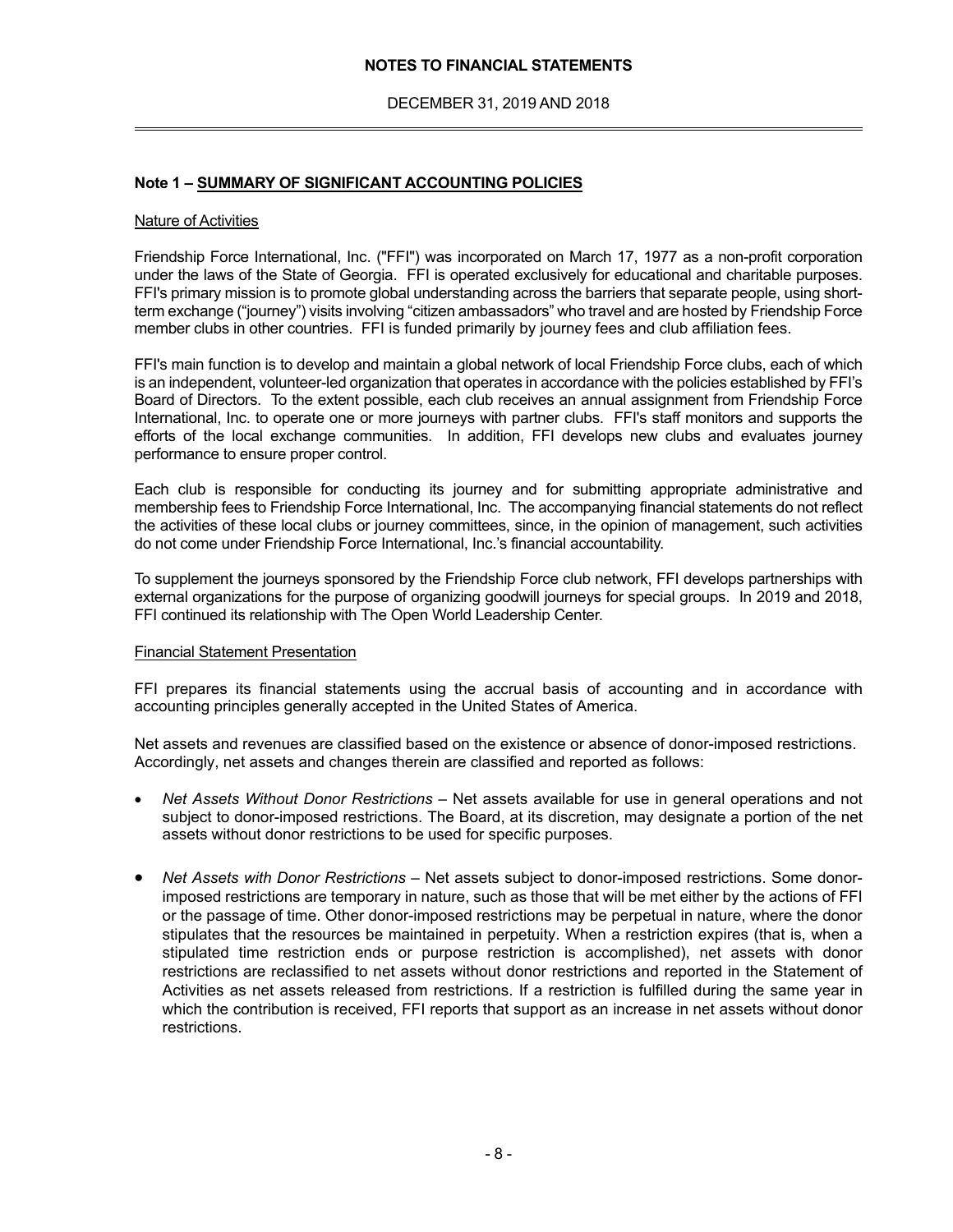### **NOTES TO FINANCIAL STATEMENTS**

DECEMBER 31, 2019 AND 2018

#### **Note 1 – SUMMARY OF SIGNIFICANT ACCOUNTING POLICIES (continued)**

#### Use of Estimates in Financial Statements

The preparation of financial statements in conformity with generally accepted accounting principles (GAAP) in the United States of America requires management to make estimates and assumptions that affect the reported amounts of assets and liabilities and disclosure of contingent assets and liabilities at the date of the financial statements and the reported amounts of revenue and expenses during the reporting period. Actual results could differ from those estimates.

#### Cash and Cash Equivalents

For the purpose of the statement of cash flows, FFI considers all highly liquid investments available for current use with an initial maturity of three months or less to be cash equivalents.

#### Investments

 $\overline{a}$ 

FFI carries investments in marketable securities with readily determinable fair values and all investments in debt securities at their fair values in the statement of financial position. Unrealized gains and losses are included in the change in net assets. Investment income and gains restricted by a donor are reported as increases in net assets without donor restrictions if the restrictions are met (either by passage of time or by use) in the reporting period in which the income and gains are recognized. FFI maintains one brokerage account but had no investment activity during the years ended December 31, 2019 and 2018. The brokerage money market account is classified as cash and cash equivalents.

#### Revenue Recognition

#### *Promises to Give and Contributions*

Contributions, including unconditional promises to give that are expected to be collected within one year, are recognized as support in the period received and are either classified as with or without donor restrictions. Unconditional promises to give that are expected to be collected in future years are recorded at the present value of their estimated future cash flows. The discounts on those amounts are computed using risk-free interest rates applicable to the years in which the promises are received. An allowance for uncollectible accounts is recorded by management, if necessary, for reimbursable expenses either in dispute with the funding agency or deemed uncollectible. FFI had no promises to give as of December 31, 2019, and 2018.

Conditional promises to give - that is, those with a measurable performance or other barrier and a right of return are not recognized until the conditions on which they depend have been met.

#### Annual Fund Contributions

FFI launched a Global Expansion Plan. The Global Expansion Plan involves club expansion, expanding themed journeys, and new programs. Contributions to the Annual Fund are held as net assets with donor restrictions until the Board of Directors appropriates the funds for expenditure.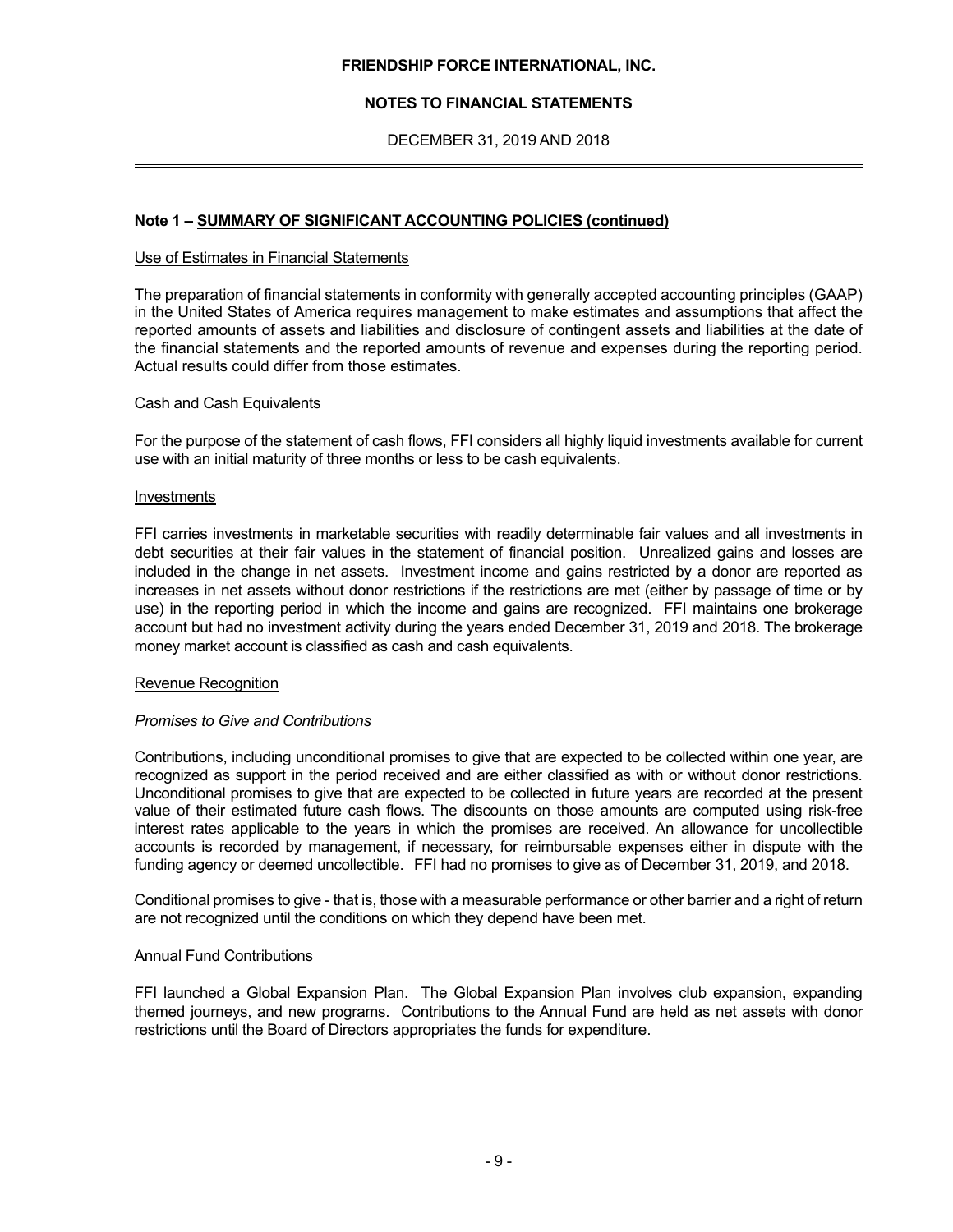### **NOTES TO FINANCIAL STATEMENTS**

DECEMBER 31, 2019 AND 2018

#### **Note 1 – SUMMARY OF SIGNIFICANT ACCOUNTING POLICIES (continued)**

#### *Grant Revenue*

 $\overline{a}$ 

A portion of the Organization's revenue is derived from a cost-reimbursable federal grant, which is conditioned upon certain performance requirements and/ or the incurrence of allowable qualifying expenses. Amounts received are recognized as revenue when the FFI has incurred expenditures in compliance with specific grant provisions. Amounts received prior to incurring qualifying expenditures are reported as refundable advances in the statement of financial position. Grant revenue was received in 2019 and 2018 from Open World Leadership Center.

#### *Journey Fees*

Revenue is measured based on consideration specified in a contract with a customer. Revenue excludes amounts collected on behalf of third-party providers. FFI recognizes revenue when it satisfied a performance obligation by transferring control over a product or service to a customer.

Journey fee revenue is derived from payments made to FFI by club ambassadors for activities essential to meeting our mission, including the coordination and management of the journeys. FFI fees are recognized when the journey travel date occurs and FFI's obligations have been fulfilled. Payments are also received as advance deposits for travel related costs and pass through host fees. These payments are designated for third parties and are not recognized as revenue. Rather, they are treated as pass through payments and are accounted for in liability accounts.

#### *Club Affiliation Fees*

Club affiliation fees are recognized as revenue over the term covered by the fees, which is generally the calendar year. Club affiliation fees are \$15 per individual and \$25 per family as of December 31, 2019.

#### Deferred Revenue

Deferred revenue results from FFI receiving journey fees and costs in advance of the travel dates. It also includes club affiliation fees received in advance of the period covered by the fees.

#### Property and Equipment

Property and equipment are recorded at cost or, if donated, at fair market value at the date of the gift. Acquisitions of property and equipment or repairs, maintenance, or betterments that materially prolong the useful lives of assets in excess of \$500 are capitalized. Depreciation of property is computed on a straight-line basis over the estimated service lives of the assets. The following lives have been assigned to the capitalized assets:

| <b>Computer Equipment</b>     | 3-5 vears |
|-------------------------------|-----------|
| <b>Furniture and Fixtures</b> | 5 years   |
| Network/Database/Website      | 3-5 vears |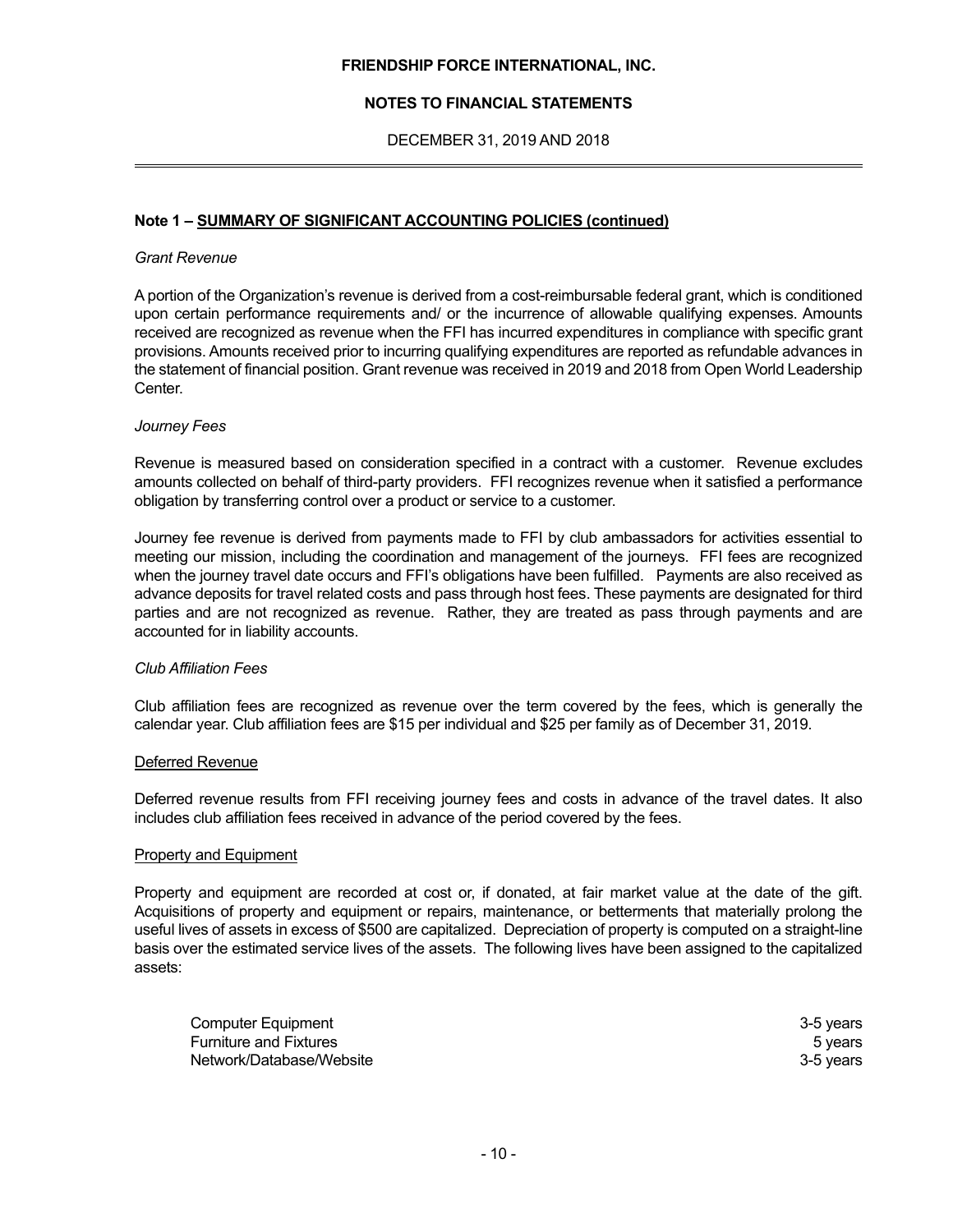### **NOTES TO FINANCIAL STATEMENTS**

DECEMBER 31, 2019 AND 2018

#### **Note 1 - SUMMARY OF SIGNIFICANT ACCOUNTING POLICIES (continued)**

#### Property and Equipment (continued)

 $\overline{a}$ 

Donations of property and equipment are recorded as support at their estimated fair market value. Such donations are reported as net assets without donor restrictions unless explicit donor stipulations specify how the donated assets must be used. Gifts of long-lived assets with explicit restrictions regarding their use and contributions of cash that must be used to acquire long-lived assets are reported as net assets with donor restrictions. Absent explicit donor stipulations regarding how long the long-lived assets must be maintained, FFI reports expiration of donor restrictions when the donated or acquired long-lived assets are placed in service. FFI reclassifies net assets with donor restrictions to net assets without donor restrictions at that time.

#### Functional Allocation of Expenses

The costs of providing the various programs and supporting services have been summarized on a functional basis in the statement of activities. The statement of functional expenses presents the natural classification of expenses by function. Accordingly, certain costs have been allocated among the programs and supporting services benefited. The expenses that are allocated include personnel costs, depreciation, professional services, office expenses, information technology, insurance, and other, which are allocated on the basis of estimates of time and effort.

#### Tax-Exempt Status

FFI qualifies as a tax-exempt organization under Section 501 (c) (3) of the Internal Revenue Code. Therefore, no provision for income taxes is made in the accompanying financial statements. FFI is not classified as a private foundation. The tax-exempt status of FFI does not extend to the local Friendship Force clubs which must apply for their own tax-exempt status.

The accounting standard on accounting for uncertainty in income taxes addresses the determination of whether tax benefits claimed or expected to be claimed on a tax return should be recorded in the financial statements. Under that guidance, FFI may recognize the tax benefit from an uncertain tax position only if it is more likely than not that the tax position will be sustained on examination by taxing authorities based on the technical merits of the position. Examples of tax positions include the tax-exempt status of FFI and various positions related to the potential sources of unrelated business taxable income (UBIT). The tax benefits recognized in the financial statements from such a position are measured based on the largest benefit that has a greater than 50% likelihood of being realized upon ultimate settlement. There were no unrecognized tax benefits identified or recorded as liabilities for fiscal year 2019 and 2018.

#### Compensated Absences

Annual leave is granted to all employees working 20 hours per week. Annual leave is earned at a rate of 14 to 28 days per year for full-time employees depending upon the years of service. That rate is prorated for part-time employees based on the number of hours worked. Liability for annual leave and related benefits are accrued as they are vested to the employees.

#### Reclassification of Prior Year's Financial Statements

Certain items in the prior year financial statements have been reclassified to conform to the current year's presentation. The reclassifications have no effect on previously reported changes in net assets or net assets.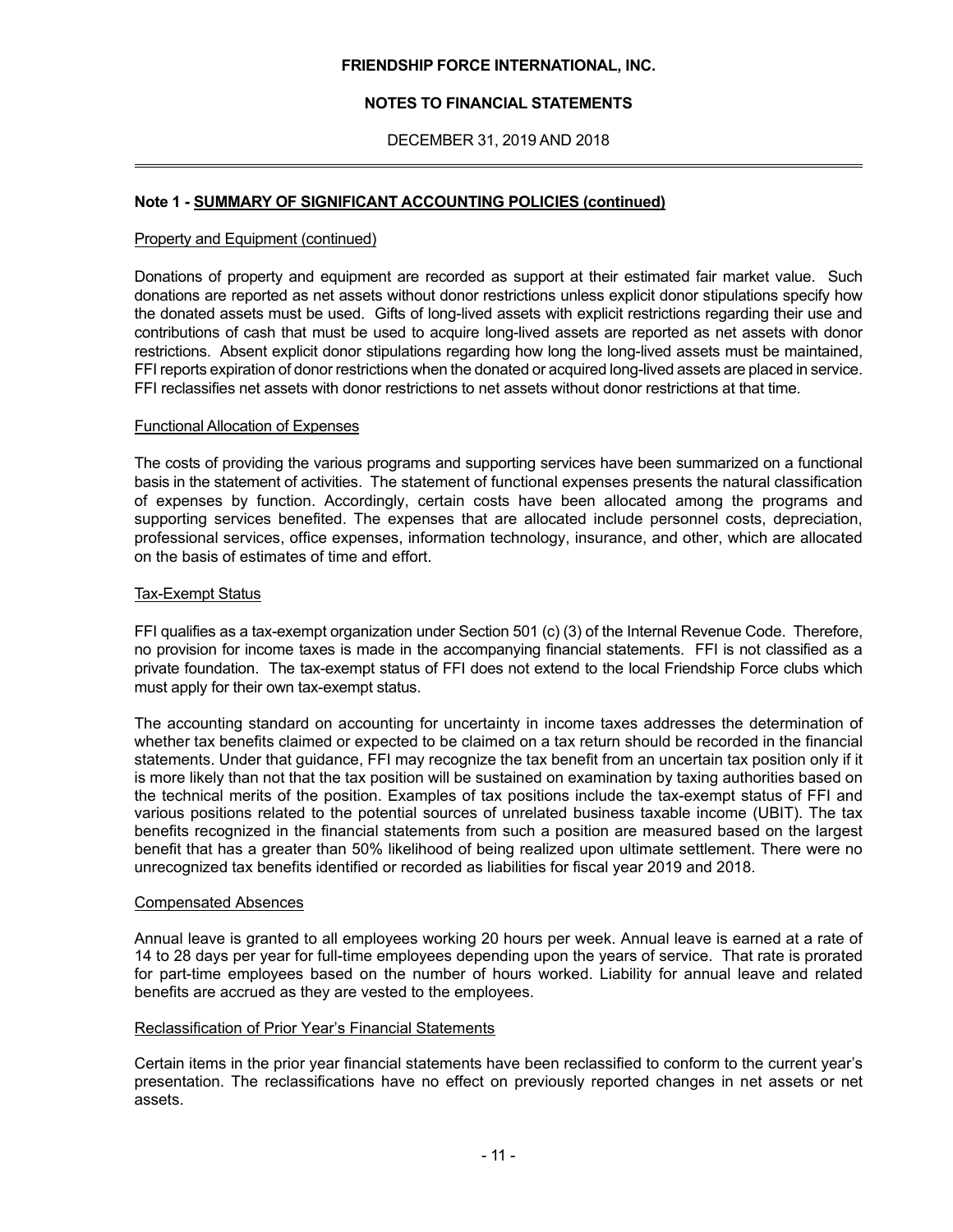## **NOTES TO FINANCIAL STATEMENTS**

## DECEMBER 31, 2019 AND 2018

#### **Note 1 - SUMMARY OF SIGNIFICANT ACCOUNTING POLICIES (continued)**

#### Fair Value Measurements

 $\overline{a}$ 

Fair value is the exchange price that would be received for an asset or paid to transfer a liability (an exit price) in the principal, or most advantageous market for the asset or liability in an orderly transaction between market participants on the measurement date. In determining fair value, FFI uses various methods including market, income and cost approaches. Based on these approaches, FFI often utilizes certain assumptions that market participants would use in pricing the asset or liability, including assumptions about risk and/or the risks inherent in the inputs to the valuation technique. These inputs can be readily observable, market corroborated, or generally unobservable inputs. FFI utilizes valuation techniques that maximize the use of observable inputs and minimize the use on unobservable inputs. SFAS 157 establishes a fair value hierarchy, which prioritizes the valuation inputs into three broad levels. These three general valuation techniques that may be used to measure fair value are as follows:

- **Level 1**  quoted prices (unadjusted) in active markets that are accessible at the measurement date for the assets or liabilities
- **Level 2**  observable prices that are based on inputs not quoted in active markets, but corroborated by market data; and
- **Level 3** unobservable inputs are used when little or no market data is available

#### Newly Adopted Accounting Pronouncement

Effective January 1, 2019, FFI has adopted Accounting Standards Update (ASU) No. 2014‐09 ‐ *Revenue from Contracts with Customers (Topic 606*), as amended as management believes the standard improves the usefulness and understandability of FFI's financial reporting.

Analysis of various provisions of this standard resulted in no significant changes in the way FFI recognizes revenue, and therefore no changes to the previously issued audited financial statements were required on a retrospective basis. The presentation and disclosures of revenue have been enhanced in accordance with the standard.

#### Recently Issued Accounting Pronouncements

In February 2016, the FASB issued ASU No. 2016-02, "Leases (Topic 842)," which replaces the existing guidance in ASC 840 - Leases. This ASU requires a dual approach for lessee accounting under which a lessee would account for leases as finance leases or operating leases. Both finance leases and operating leases will result in the lessee recognizing a right-of-use asset and a corresponding lease liability. For finance leases, the lessee would recognize interest expense and amortization of the right-of-use asset and for operating leases, the lessee would recognize a straight-line total lease expense. This ASU is effective for fiscal years beginning after December 15, 2020. The requirements of this standard include a significant increase in required disclosures. Management is currently evaluating the impact of this ASU on the financial statements.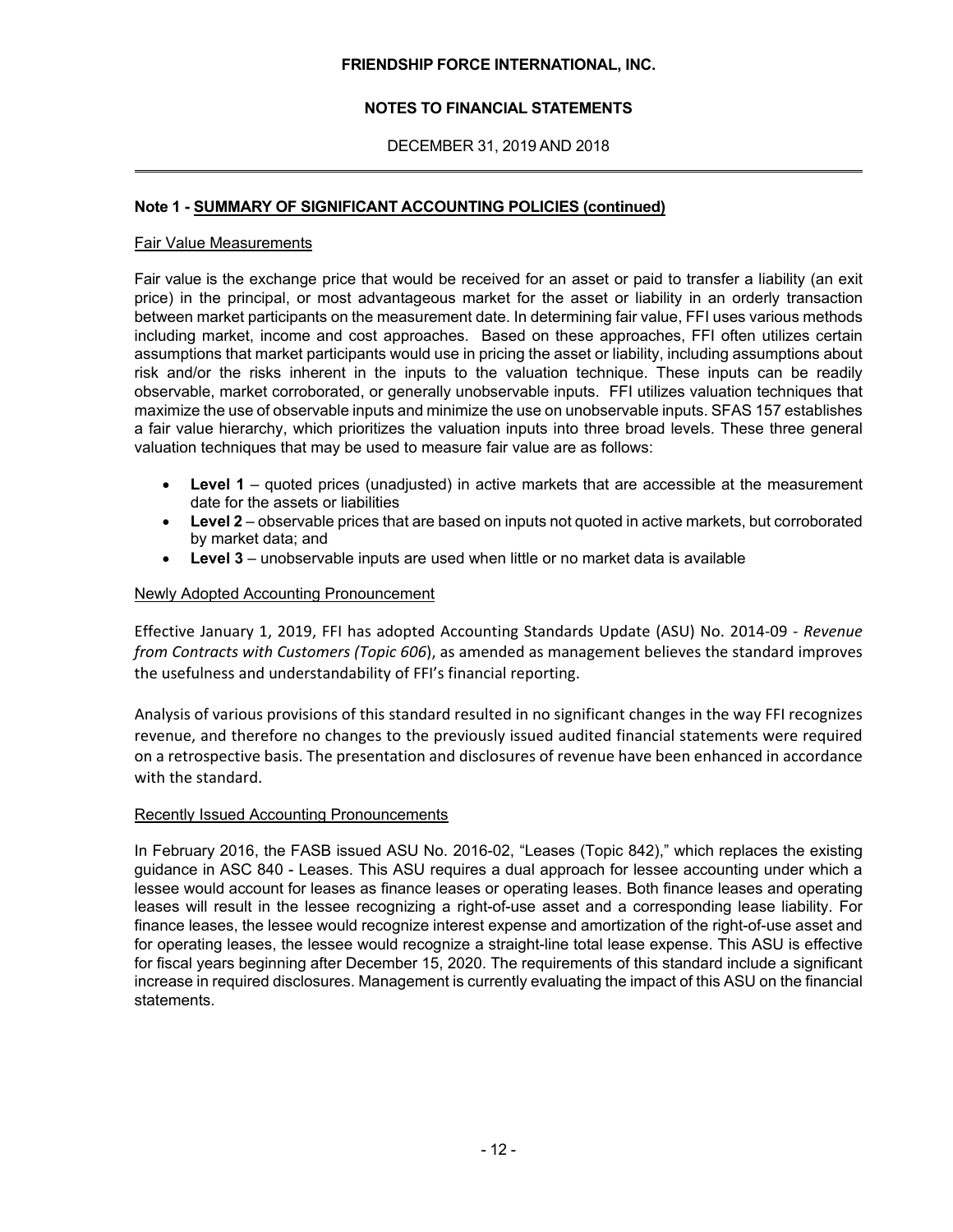#### **NOTES TO FINANCIAL STATEMENTS**

DECEMBER 31, 2019 AND 2018

#### **Note 2 – RECEIVABLES**

 $\overline{a}$ 

Grant receivable consisted of \$34,530 as of December 31, 2019, and \$71,989 as of December 31, 2018 representing amounts due from the Federal Government Open World Leadership Center grant. Amounts were considered fully collectible and due within one year.

#### **Note 3 – PROPERTY AND EQUIPMENT**

Property and equipment consist of the following at December 31, 2019, and 2018:

|                                   |     | 2019       |    | 2018      |
|-----------------------------------|-----|------------|----|-----------|
| <b>Computer Equipment</b>         | S   | 10.929     | \$ | 10,352    |
| <b>Computer Network/Website</b>   |     | 189,340    |    | 174,917   |
|                                   |     | 200,269    |    | 185.269   |
| <b>Accumulated Depreciation</b>   |     | (167, 375) |    | (106,808) |
| Total Property and Equipment -Net | \$. | 32.894     | S  | 78,461    |
| Depreciation Expense              | \$  | 60,567     | S  | 59,684    |

## **Note 4 – NET ASSETS WITH DONOR RESTRICTIONS**

Net assets with donor restrictions are those resources currently available for use, but expendable only for purposes specified by the donor. Net assets with donor restrictions were available for the following purposes as of December 31, 2019, and 2018:

|                                |   | 2019   |   | 2018   |
|--------------------------------|---|--------|---|--------|
| Annual Fund                    |   |        |   |        |
| Club Development and Expansion | S | 30.989 | S | 52,162 |
| Leadership Development         |   | 10.131 |   | 11,585 |
| Other                          |   | 16.681 |   | 2,422  |
|                                | S | 57.801 |   | 66,169 |

## **Note 5 - LINE OF CREDIT**

FFI has available a line of credit with a bank. Maximum borrowings under the line are \$80,000. Borrowings bear interest at variable rates (12.5% at December 31, 2019). The line-of-credit is unsecured and expires March 20, 2020. As of December 31, 2019, and December 31, 2018, FFI had no balance outstanding on the line of credit.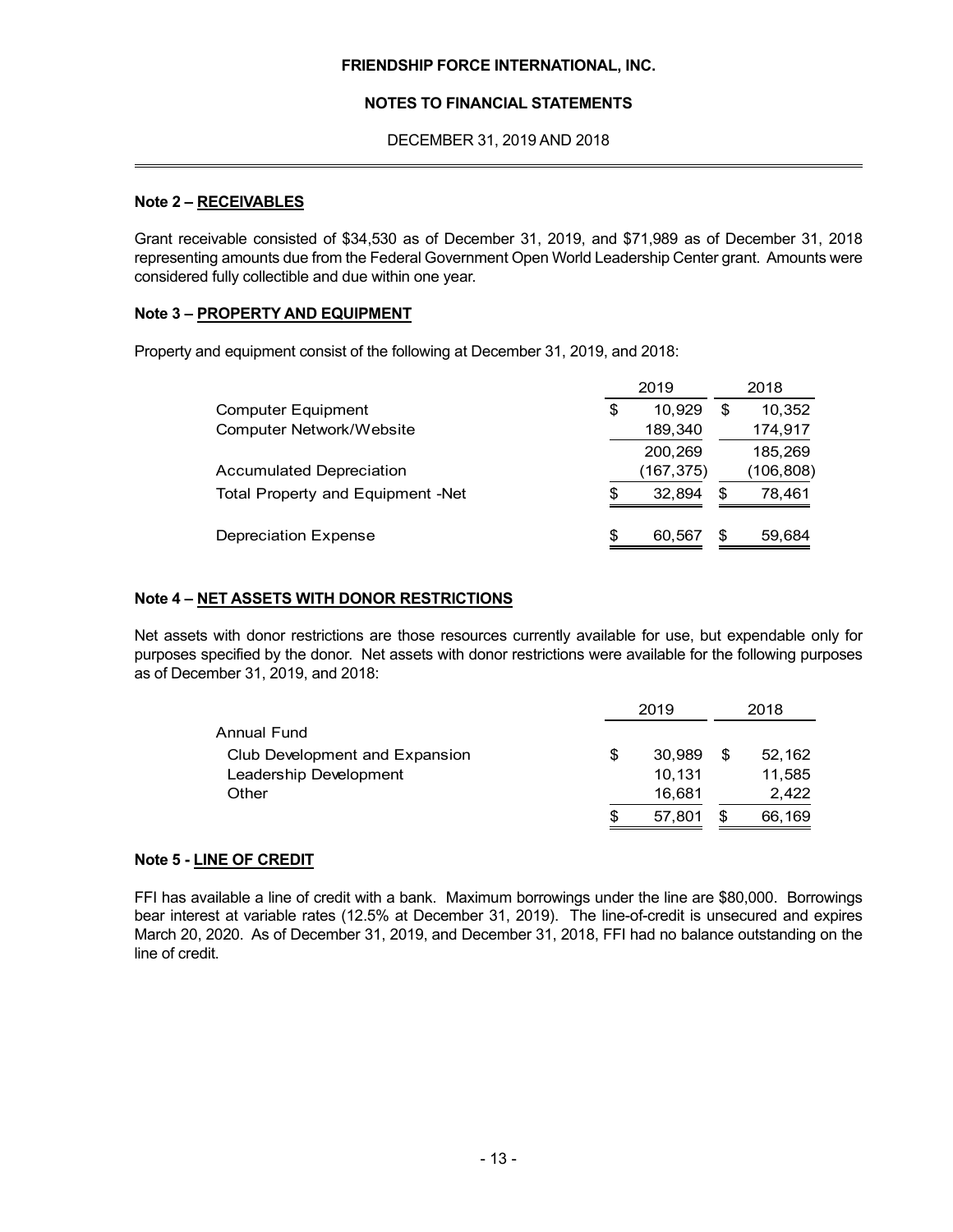#### **NOTES TO FINANCIAL STATEMENTS**

DECEMBER 31, 2019 AND 2018

#### **Note 6 – LIQUIDITY AND AVAILABILITY OF FINANCIAL ASSETS**

 $\overline{a}$ 

The following reflects the FFI's financial assets as of the balance sheet date, reduced by amounts not available for general use because of contractual or donor-imposed restrictions within one year of the balance sheet date.

| 2019      | 2018       |
|-----------|------------|
|           |            |
| \$        | 512,537    |
| 34,530    | 71,989     |
| 580,663   | 584.526    |
|           |            |
| (24, 497) | (219, 623) |
| 556.166   | 364,903    |
|           | 546,133    |

As part of its plan to manage liquid assets, FFI's goal is to maintain cash to fund 90 days of operations. FFI invests excess cash conservatively in money market funds to attain the highest yield possible, while still preserving capital.

FFI has certain donor-restricted net assets that are available for general expenditures within one year of December 31, 2019, because the restrictions on the net assets are expected to be met by conducting the normal activities of the programs in the coming year. Accordingly, the related resources have been included in the quantitative information detailing the financial assets available to meet general expenditures within one year.

FFI also has a \$80,000 line of credit available to meet short-term needs. See Note 5 for details about the line-of-credit.

#### **Note 7 –CONCENTRATION OF CREDIT RISK –DEPOSITS IN EXCESS OF INSURED LIMITS**

FFI maintains demand deposit accounts with federally insured banks in the United States. FFI also maintains a demand account in the United Kingdom, which is not federally insured. The value of that account is subject to currency exchange fluctuations. Cash and cash equivalents reported on the statements of financial position also include funds held in a money market mutual fund in a brokerage account. That account is covered by Securities Investor Protection Corporation (SIPC), but it is not insured by the FDIC or otherwise guaranteed by the U.S. Government. FFI's cash and cash equivalents in excess of FDIC coverage was approximately \$284,803 and \$244,949 at December 31, 2019 and 2018, respectively. Management has considered the financial strength of the financial institutions and considers the risk of loss to be minimal.

#### **Note 8 - RETIREMENT PLAN**

Friendship Force International, Inc. offers its eligible employees a SIMPLE-IRA retirement plan. Employees may contribute the maximum allowed under the Internal Revenue Code. FFI matches employee contributions up to 3% of compensation. Employer contributions for the year ended December 31, 2019, and 2018 were \$7,951, and \$10,961, respectively.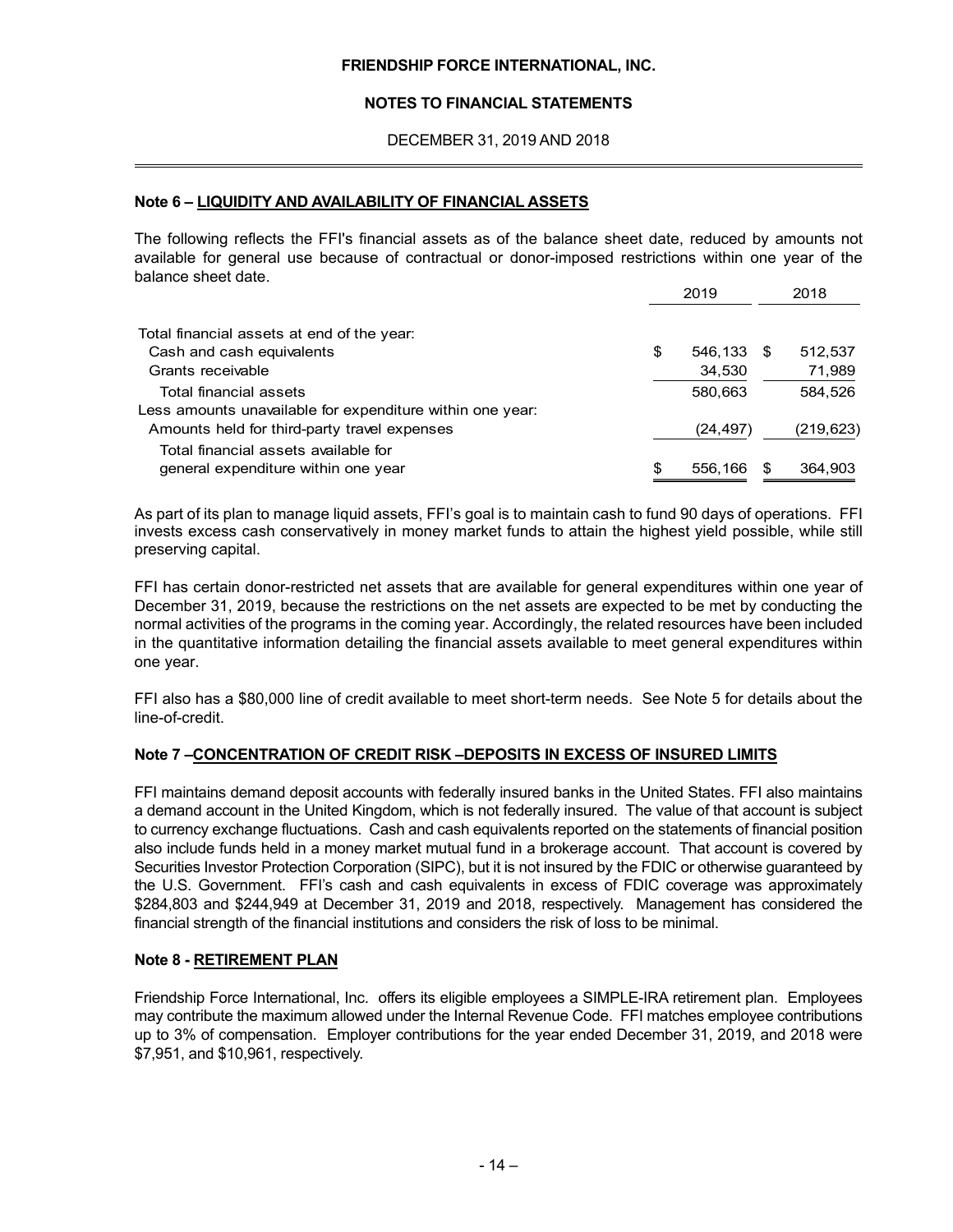#### **NOTES TO FINANCIAL STATEMENTS**

DECEMBER 31, 2019 AND 2018

#### **Note 9 - COMMITMENTS AND CONTINGENCIES**

#### Grant Commitments

 $\overline{a}$ 

Federal awards require the fulfillment of certain conditions as set forth in the contracts. Failure to fulfill the conditions could result in the return of funds to grantors. Although the return of funds is a possibility, the Board of Directors deems the contingency unlikely since, upon accepting the grants, FFI has agreed to comply with the provisions thereof.

#### Operating Leases

FFI is obligated under an operating lease for office facilities. The lease commenced on January 1, 2016 with a term of eighty-four (84) months. The lease calls for monthly rent payments (\$5,254 as of December 31, 2019) with annual escalations. FFI is also responsible for its share of the landlord's operating costs. A security deposit in the amount of \$5,658 was paid to the landlord and is reported on the statement of financial position as a deposit.

#### Sublease Liability

FFI moved out of the leased offices on June 30, 2017 and subleased the entire space to a subtenant effective July 1, 2017. The sublease agreement calls for monthly rent payments of \$4,608, with annual escalations. The sublease agreement expires on December 31, 2022, the same date that FFI's original lease agreement expires. The sub-lessee has paid FFI a security deposit of \$4,608.

FFI has recorded a sublease liability on its statement of financial position representing the difference between the present value of the lease payments due to the landlord under the original lease over the present value of the minimum rent payments due from the subtenant. Future minimum lease payments are as follows:

|                                                     | 2019 |          |    |            |              |
|-----------------------------------------------------|------|----------|----|------------|--------------|
|                                                     |      |          |    |            |              |
| Years ended                                         |      | Rent to  |    | Rent to be | Sublease     |
| December 31:                                        |      | be Paid  |    | Received   | Liability    |
| 2020                                                |      | 64,605   |    | 59,562     | 5,043        |
| 2021                                                |      | 66,231   |    | 61,352     | 4,879        |
| 2022                                                |      | 67,890   |    | 63,190     | 4,700        |
| <b>Total Rent</b>                                   |      | 198,726  |    | 184,104    | 14,622       |
| Discount to Present Value                           |      | (14,694) |    | (13, 671)  | (1,023)      |
| Sublease Liability                                  | \$.  | 184,032  | .ፍ | 170,433    | \$<br>13,599 |
| Classification on statements of financial position: |      |          |    |            |              |
| Current portion                                     |      |          |    |            | \$<br>5,043  |
| Long-term portion                                   |      |          |    |            | 8,556        |
|                                                     |      |          |    |            | \$<br>13,599 |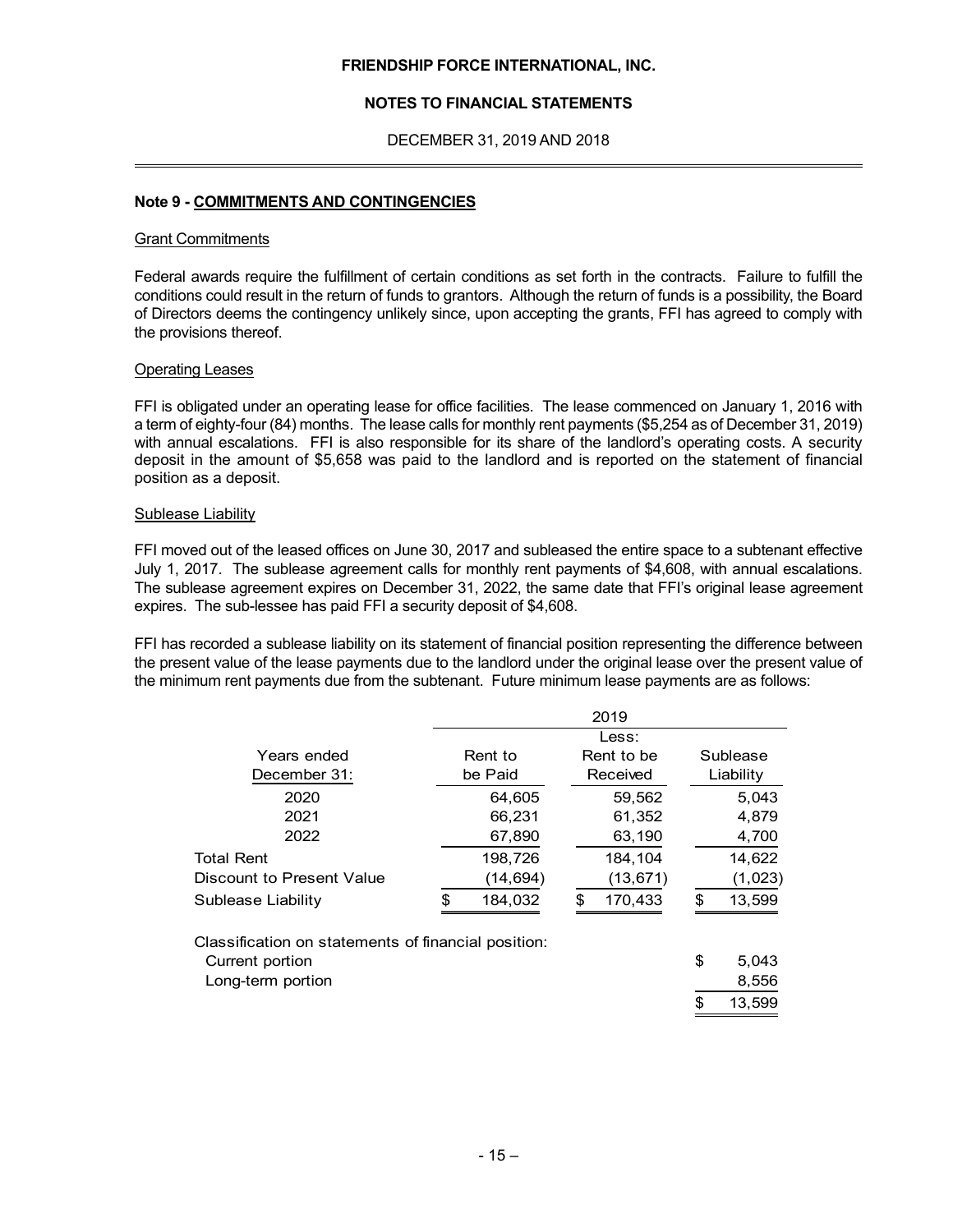#### **NOTES TO FINANCIAL STATEMENTS**

DECEMBER 31, 2019 AND 2018

|                                                                                             |               | 2018          |          |                           |
|---------------------------------------------------------------------------------------------|---------------|---------------|----------|---------------------------|
|                                                                                             |               | Less:         |          |                           |
| Years ended                                                                                 | Rent to       | Rent to be    |          | Sublease                  |
| December 31:                                                                                | be Paid       | Received      |          | Liability                 |
| 2019                                                                                        | 63,043        | 57,822        |          | 5,221                     |
| 2020                                                                                        | 64,605        | 59,562        |          | 5,043                     |
| 2021                                                                                        | 66,231        | 61,352        |          | 4,879                     |
| 2022                                                                                        | 67,890        | 63,190        |          | 4,700                     |
| <b>Total Rent</b>                                                                           | 261,769       | 241,926       |          | 19,843                    |
| Discount to Present Value                                                                   | (25,326)      | (23,513)      |          | (1, 813)                  |
| Sublease Liability                                                                          | \$<br>236,443 | \$<br>218,413 | \$       | 18,030                    |
| Classification on statements of financial position:<br>Current portion<br>Long-term portion |               |               | \$<br>\$ | 4,431<br>13,599<br>18,030 |

#### **Note 10 - COMMITMENTS AND CONTINGENCIES (continued)**

 $\overline{a}$ 

#### **Note 11 – SUBSEQUENT EVENTS AND GOING CONCERN**

Management has evaluated subsequent events through April 10, 2020, which is the date the financial statements were available to be issued.

In December 2019, a novel strain of coronavirus disease ("COVID-19") was first reported in Wuhan, China. Less than four months later, on March 11, 2020, the World Health Organization declared COVID-19 a pandemic. Many countries around the world have significant governmental measures being implemented to control the spread of the virus, including temporary closure of businesses, severe restrictions on travel and the movement of people, and other material limitations on the conduct of business. The extent of COVID-19's effect on FFI's operational and financial performance will depend on future developments, including the duration, spread and intensity of the pandemic, all of which are uncertain and difficult to predict considering the rapidly evolving landscape. COVID-19 will likely have a material adverse effect on the FFI's business, results of operations, financial condition and cash flows.

FFI operates globally coordinating global travel exchanges (Journeys). Journey fees are FFI's most significant source of operating revenue. All Journeys scheduled for March through June 2020 have been cancelled, and without a clear view of when this pandemic will subside enough for travel to continue, many of these Journeys have been postponed to 2021 and even 2022 with others being refunded by FFI. Depending on the duration of the pandemic, management projects that as much as all of 2020's remaining revenue may be lost. These conditions raise substantial doubt about FFI's ability to continue as a going concern. The accompanying financial statements do not include any adjustments relating to the recoverability and classification of recorded asset amounts and classification of liabilities should FFI be unable to continue as a going concern.